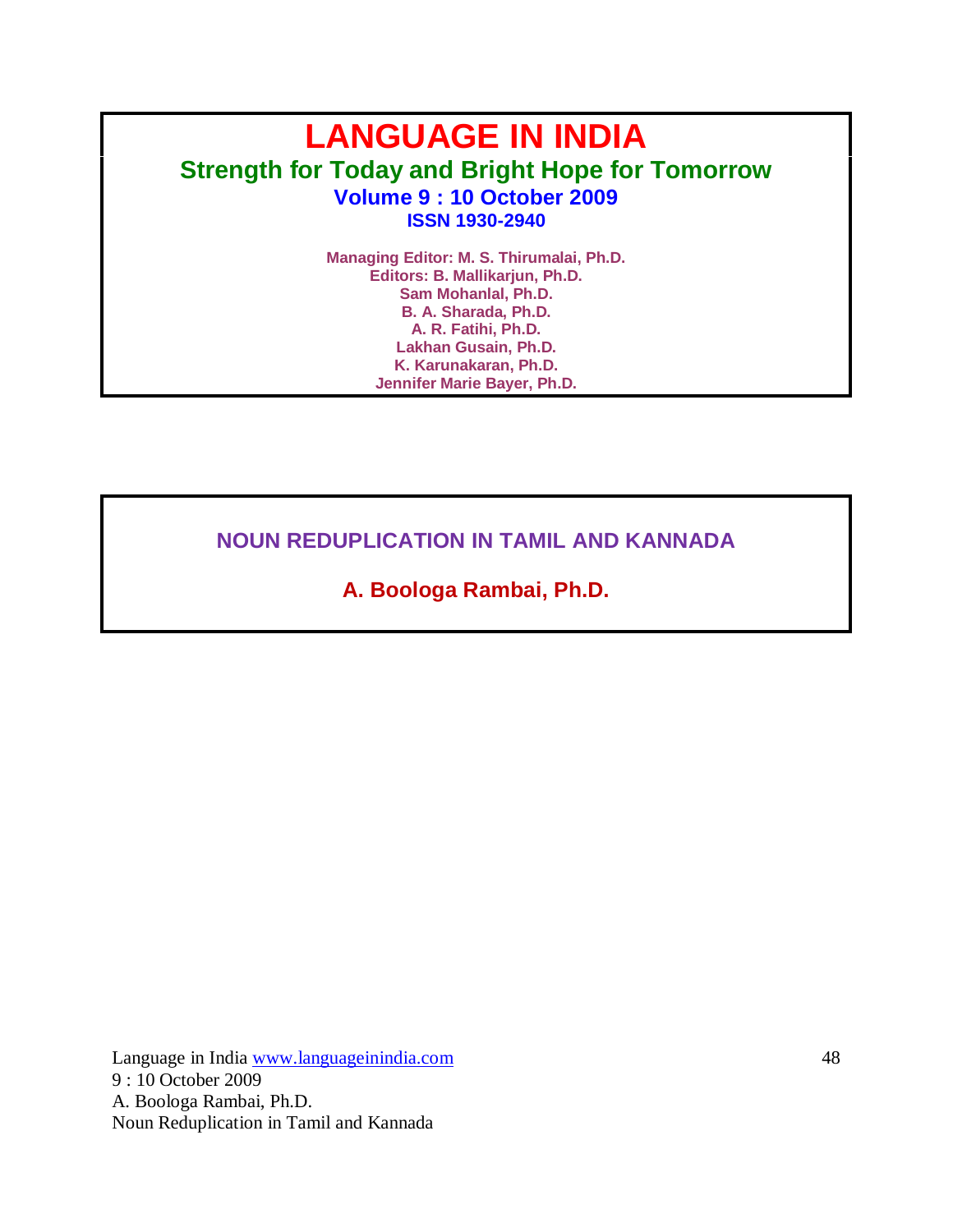# **NOUN REDUPLICATION IN TAMIL AND KANNADA**

# **A. Boologa Rambai, Ph.D.**

## **Introduction**

Reduplication is a pan-Indian linguistic feature in word formation. The process is defined as "the process of all or part of the lexical item repeated as a syllable, morpheme or word with in a larger syntactic unit carrying a semantic modification."

Lawral J. Brinton, in his *Structure of English - An Introduction* (1991, p.91) defines it as "Reduplication is an initial process similar to derivation in which the initial syllable or the entire word is doubled, exactly or with a slight morphological change." S. Kiyomi explains Reduplication as "Given a word with a phonological form X then reduplication refers Xx or xX (where a part of X and x can appear either just before X or inside x. There are two conditions: X<sub>x</sub> of x<sub>X</sub> must be semantically related to x and X<sub>x</sub> or x<sub>X</sub> must be predicative".

Abbi (1992) discusses two types of reduplication, viz., Morphological and Lexical reduplication. She further divides the lexical reduplication into three types: Echo-Formation, Compounds and Word-Reduplication.

Reduplication may be further classified into three types: Complete, Partial and Discontinuous Reduplication.

Reduplication may be defined as "the total or partial bimodal reduplication meaning there by repetition of the base of the word or the stem. Either a syllable or a constituent of a word or of the whole may iterate". Whatever may be the unit of repetition the end result is a new word has no parallel in its non reduplicated counterpart.

#### **The Focus of This Article**

Tamil and Kannada belong to the same language group, the Dravidian family. Both languages are treated as sister languages. The present paper highlights the Noun reduplication in Tamil and Kannada. This study of reduplicated structure in Tamil and Kannada reveals the fact that though reduplication is a general morphological feature of the language, some specifications can be drawn from the functional point of view and as a result from the semantic point of view as well.

This is an attempt to study the Reduplicated Noun from the point of view of occurrence in the language, its function and semantic interpretation in Kannada and Tamil. These two languages have the following parts of speech: Noun, Pronoun, Verb, Adverb, Adjective, Conjunction, Postposition and Interjection. The formation of Reduplication occurs in almost all the above said parts of speech. This paper briefly deals with the Noun Reduplication in Tamil and Kannada.

Language in India www.languageinindia.com 49 9 : 10 October 2009 A. Boologa Rambai, Ph.D. Noun Reduplication in Tamil and Kannada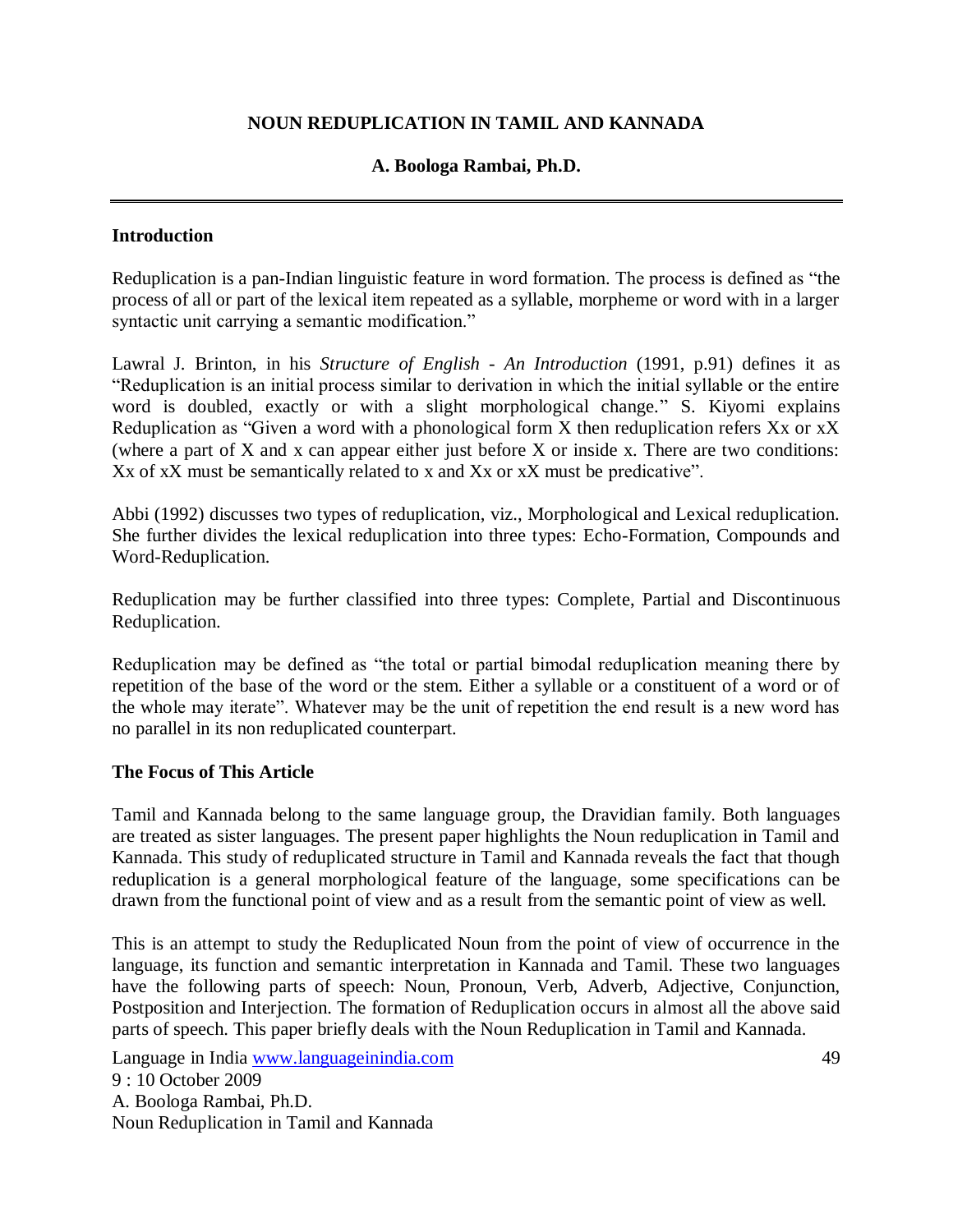#### **Noun Reduplication**

Noun, which is the primary item of the parts of speech, reduplicates and gives different meanings, both in Tamil and Kannada.

## **I. Common Nouns Reduplicated and the Meanings Indicated by Them:**

- i) All the kinship terms of Nouns are reduplicated and give the addressive meaning. E.g. "appa" in Tamil and "appa" in Kannada are the kinship terms which mean "Father" in both the languages. When it reduplicates as appaa... appaa... in Tamil and appaa… appaa… in Kannada it expresses the meaning addressive. Like this the Proper Names are reduplicated and indicated the meaning "addressive".
- ii) The nouns like "paampu" which means "snake" in Tamil (Ta.) and "haavu" in (Ka.) reduplicates and give the meaning of caution.

## E.g. From Tamil

paampuu… paampuu… "Oh! Snake Snake".

#### E.g. From Kannada

haavu… haavu… "Oh! Snake Snake"

Like this, the nouns 'tiruTan' "Thief", 'pooliisu' "Police", 'buudham,' etc., are reduplicated and give the meaning caution.

> iii) The Commercial nouns like "kattarikkaay" in (Ta.) "badanekaay" in (Ka.) means "Brinjal" "veNDaikkay" in (Ta.) "benDakaay" in (Ka.) means "Ladies finger," etc., are reduplicated and draw the attention of the people.

E.g. From Tamil

Kattirikaa… kattirikkaa… "Brinjal"

E.g. From Kannada

Badanekaay… badanekaay… "Brinjal"

Language in India www.languageinindia.com 50 9 : 10 October 2009 A. Boologa Rambai, Ph.D. Noun Reduplication in Tamil and Kannada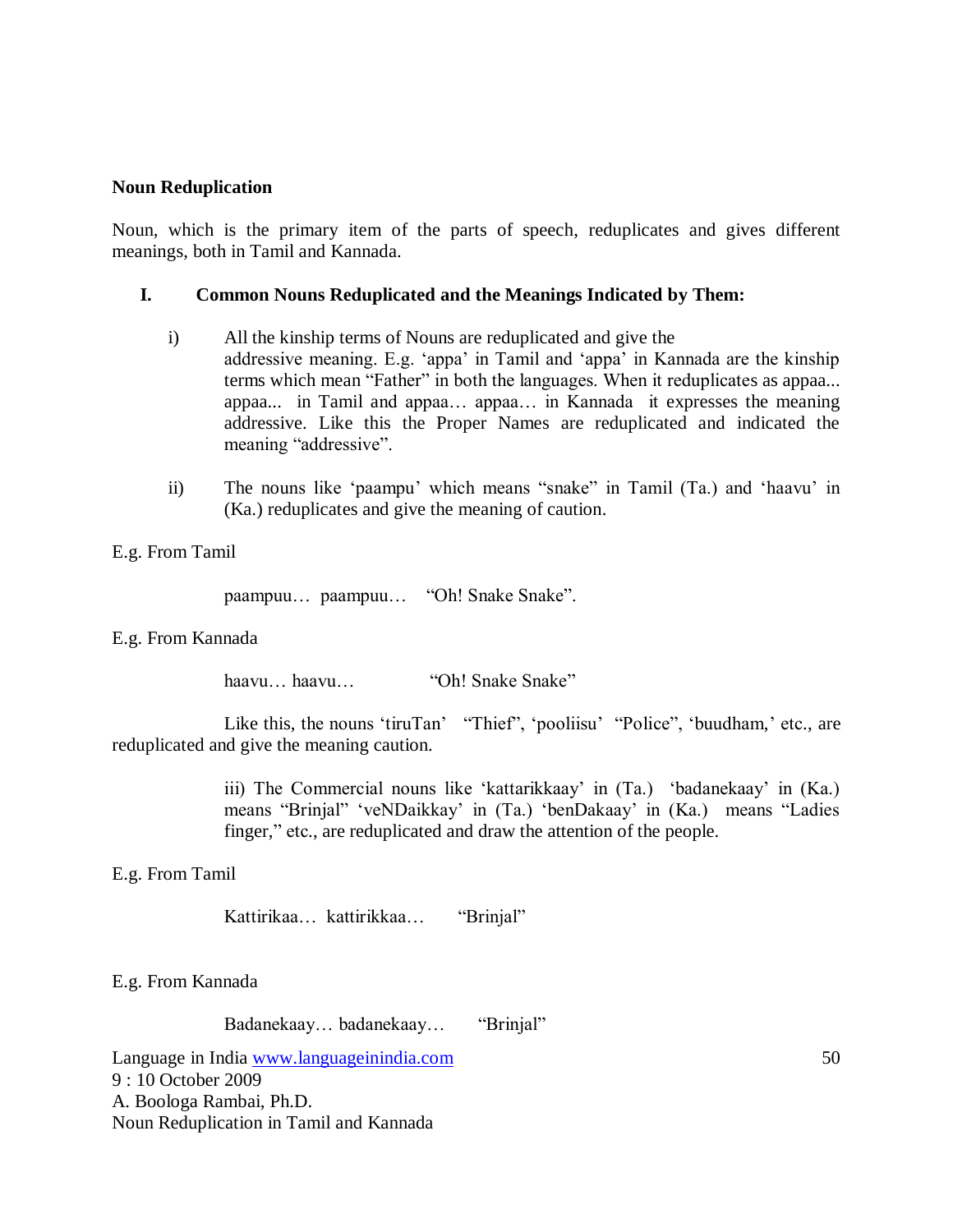iv) Both in Tamil and Kannada the names of the places are reduplicated and give the Emphatic meaning. That is, to point out a particular place oo the bus, importance of that particular place.

#### E.g. From Tamil

Madhuree… madhuree… "The place Madurai"

#### E.g. From Kannada

BengaLuur… BengaLuur… "The place Bangalore"

v) The verbal nouns like "veelai" in (Ta.) "kelsa" in (Ka.) means "Work" "kasTam" in (Ta.) "kasTaa" in (Ka.) means "Difficulties," etc., are reduplicated and express the meaning of irritation.

## E.g. From Tamil

Veelai veelai oree veelai "Work, work always work." kasTam kasTam eppa paaru kasTam "Difficulty, difficulty always difficulty"

#### E.g. From Kannada

| Kelsa kelsa baari kelsa "Work, work always work."  |                    |
|----------------------------------------------------|--------------------|
| kasTaa kasTaa baari kasTaa "Difficulty, difficulty |                    |
|                                                    | always difficulty" |

vi) The nouns like "vaattu" which means "Swan"/"Duck", "kazhutai" which means "Donkey", "kuNTu" which means "Fatty", "payttiyam" which means "Mad Man/Lady," etc are reduplicated and give the ironical meaning. These types of nouns are not reduplicated in Kannada.

## E.g. From Tamil

| Vaattu vaattu                     | "Swan oh! Swan"     |
|-----------------------------------|---------------------|
| Kazhutai kazhutai                 | "Donkey oh! Donkey" |
| Payttiyam payttiyam "Mad oh! Mad" |                     |
| kuNTu kuNTu                       | "Fatty oh! Fatty"   |

Language in India www.languageinindia.com 51 9 : 10 October 2009 A. Boologa Rambai, Ph.D. Noun Reduplication in Tamil and Kannada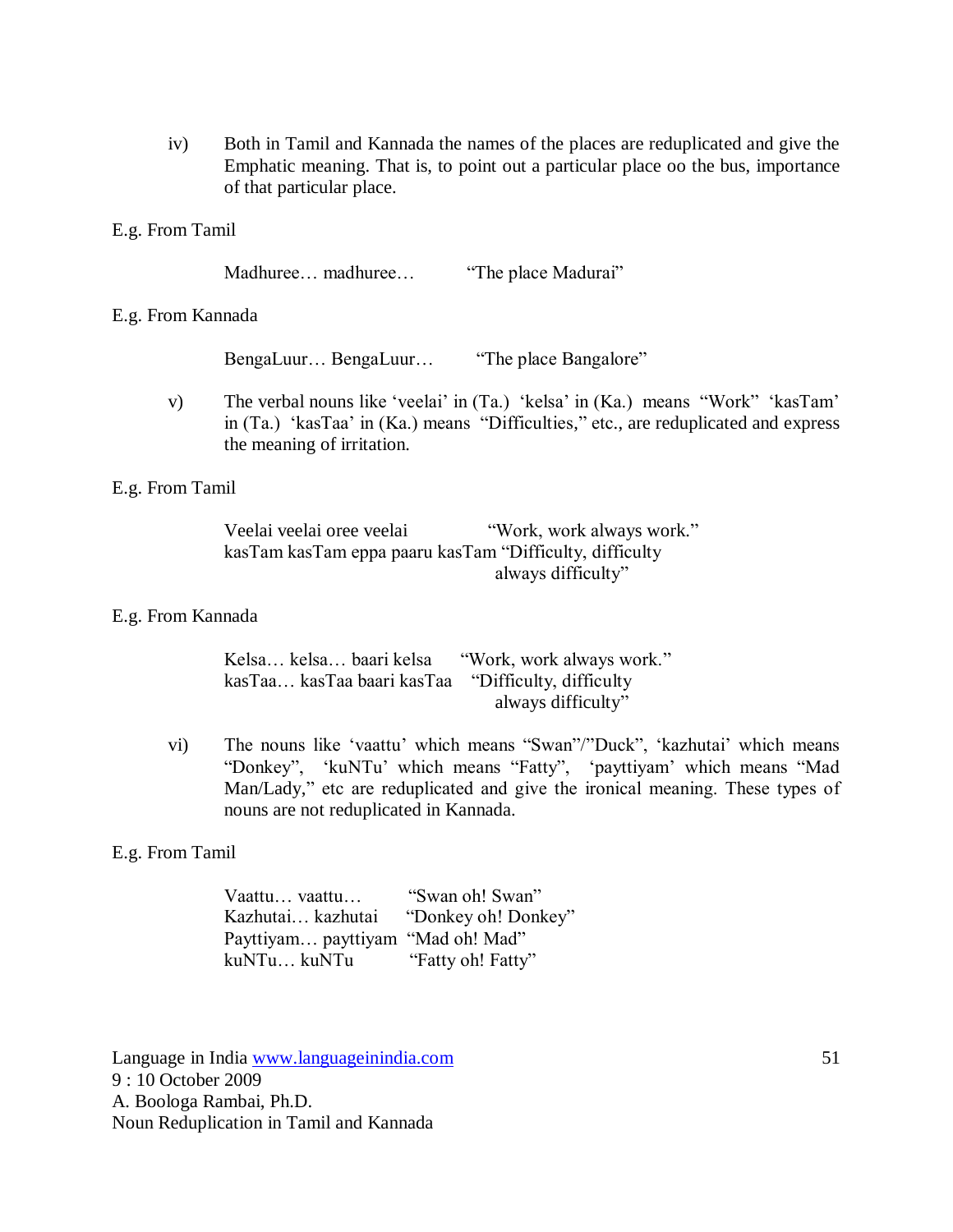- vii) Both Tamil and Kannada, the Interrogative nouns like 'yaar' "Who" 'enku' "Where" 'eppa' "When" 'enna' "What" etc are repeatedly coming and give the meaning of emotion.
- E.g. From Tamil

| Yaaru yaaru | "Who? Who?     |
|-------------|----------------|
| Enkee enkee | "Where? Where? |
| $Eppa$ eppa | "When? When?   |
| Enna enna   | "What? What?   |

# E.g. From Kannada

| Yaar yaar                      | "Who? Who? |
|--------------------------------|------------|
| Yaavaaga yaavaaga "When? When? |            |

viii) Both in Tamil and Kannada, the names of the Gods raamaa, kaNNaa, sivaa, etc and the kinship nouns amma, appa are reduplicated and give the meanings of emotion and relieving of burdens. The other kinds of kinship terms are not reduplicated in both the languages.

## E.g. From Tamil

| Siva sivaa   | "Oh! God Siva"        |
|--------------|-----------------------|
| Raama raamaa | "Oh! God Ram"         |
| Appappaa     | "I cannot express it" |
| Ammammaa     | "I cannot express"    |

## E.g. From Kannada

| Shiva shiva  | "Oh! God Siva"        |
|--------------|-----------------------|
| Raama raamaa | "Oh! God Ram"         |
| Appappaa     | "I cannot express it" |
| Ammammaa     | "I cannot express"    |

ix) Both in Tamil and Kannada, the exclamatory noun "ayyoo" "alas" reduplicates and gives the sympathetic meaning.

E.g. From Tamil

Ayyoo… ayyoo… "Oh! What a pity"

Language in India www.languageinindia.com 52 9 : 10 October 2009 A. Boologa Rambai, Ph.D. Noun Reduplication in Tamil and Kannada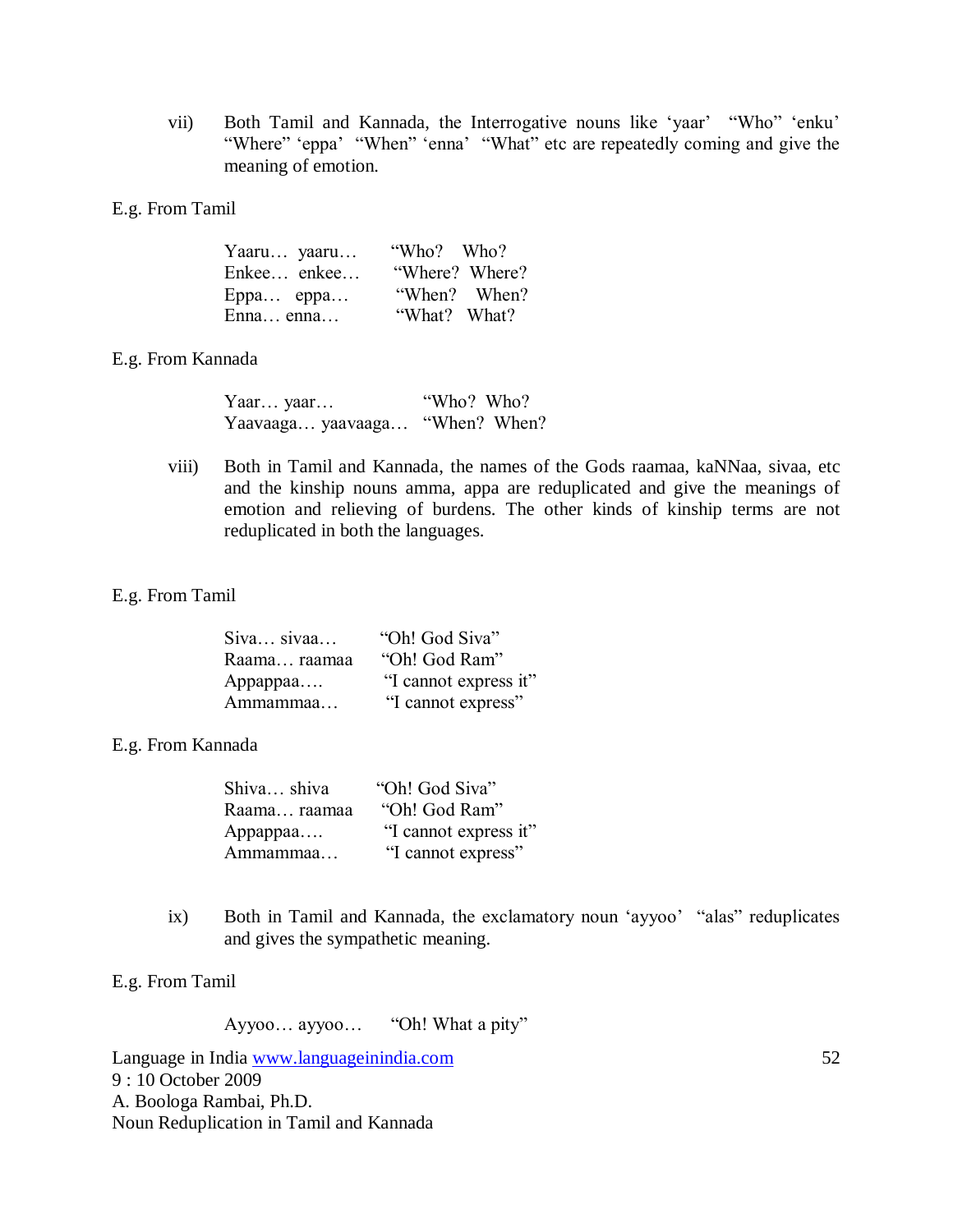#### E.g. From Kannada

Ayyoo… ayyoo… "Oh! What a pity"

x) The Common Nouns like "kizham" in (Ta.) "muduka" in (Ka.) which means "Old People" 'karmam' which means "fruits of deeds" 'saniyan' which means "Troublesome person" etc., are reduplicated and give the meaning of irritation or expressing the hatefulness.

#### E.g. From Tamil

| Kezham kezham   | "Old one old one"  |
|-----------------|--------------------|
| Saniyan saniyan | "Trouble some one" |
| Karmam karmam   | "Fruits of deeds"  |

## E.g. From Kannada

Muduka… muduka… "Old one old one"

xi) Sometimes individuals reduplicate some words of their choice to give the meaning of irritation. That irritation reveals some past time incidents or events and make the hearer to become frightened by uttering the noun repeatedly. This type of construction is not possible in Kannada.

#### E.g. From Tamil

takaDu… takaDu… "Piece of iron"

xii) Some kinds of nouns like "kanchi" "Watery food" "kandal" "rags, torn cloth" followed by the postposition "taan" are reduplicated in (Ta.) and give idiomatic meaning. This type of construction is not possible in Kannada.

#### E.g. From Tamil

Ini katai kandal… kandaltaan… "Your story (fate) is just like rags now! You are almost finished!" Inimee nii kanchi... kanchitann "Your story (fate) is just like porridge now!

You are almost finished!"

Language in India www.languageinindia.com 53 9 : 10 October 2009 A. Boologa Rambai, Ph.D. Noun Reduplication in Tamil and Kannada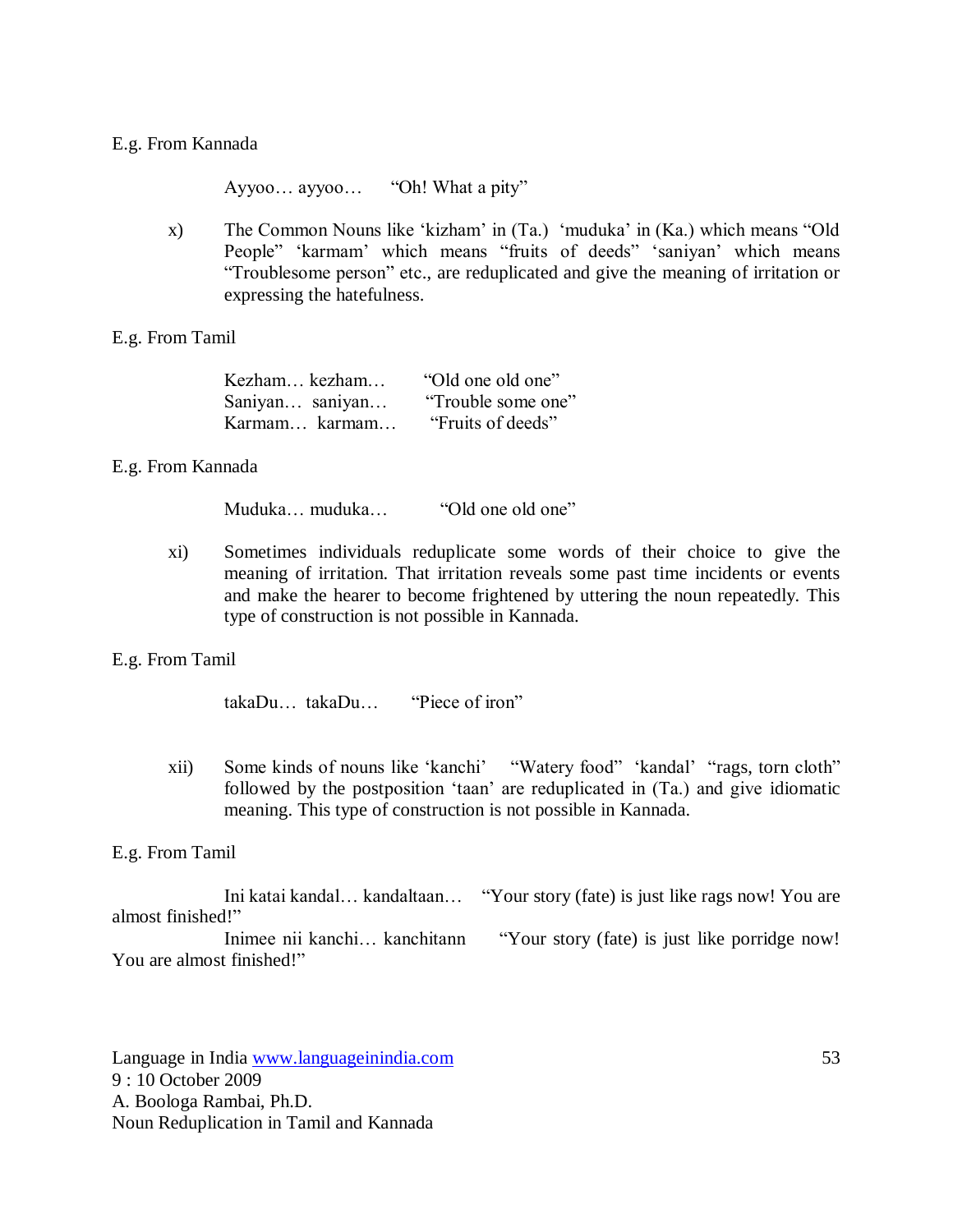xiii) The temporal Nouns like "aaNDu"/ "varusham" in (Ta.) "varSa" in (Ka.) means "Year" 'dinam' in (Ta.) 'dinaa' in (Ka.) K "Day" 'nittam' "Daily" etc., are reduplicated and give the meaning of continuity.

#### E.g. From Tamil

| Varushaavarusham     | "Each and every year" |
|----------------------|-----------------------|
| aaNDuaaNDui kaalamaa | "Traditionally"       |
| nittam nittam        | "Daily"               |

## E.g. From Kannada

| VaruSavaruSa | "Each and every year" |
|--------------|-----------------------|
| Dina dinaa   | "Daily"               |

xiv) Nouns like "paNam" in (Ta.) "rakka" in (Ka.), "niyaayam" in (Ta.) and "nyaaya" in Kannada are followed by postposition "-taan" in (Ta.) and "-ne" in Kannada and are reduplicated to give the meanings emphasis and compulsion.

## E.g. From Tamil

| paNam paNamtaan       | "Money only Money"     |
|-----------------------|------------------------|
| niyaayam niyaayamtann | "Justice only justice" |

#### E.g. From Kannada

| Rakka rakkane   | "Money only Money"     |
|-----------------|------------------------|
| Nyaaya nyaayane | "Justice only justice" |

xv) The nouns that praise and greet like "vaazhka" "vaLarka" "praising" in (Ta.) are reduplicated and give the meaning of excitement. This type of reduplication is not possible in Kannada.

#### E.g. From Tamil

Talaivar vaazhka… vaazhka… "Leader you live more days"

By the influence of this reduplication the English words like 'jolly', 'happy' etc., are reduplicated and reveal the meaning of great happiness, great enjoyment and over excitement. E.g. Hay jolly… jolly…

#### **Idiomatic Meaning in Reduplication**

Language in India www.languageinindia.com 54 9 : 10 October 2009 A. Boologa Rambai, Ph.D. Noun Reduplication in Tamil and Kannada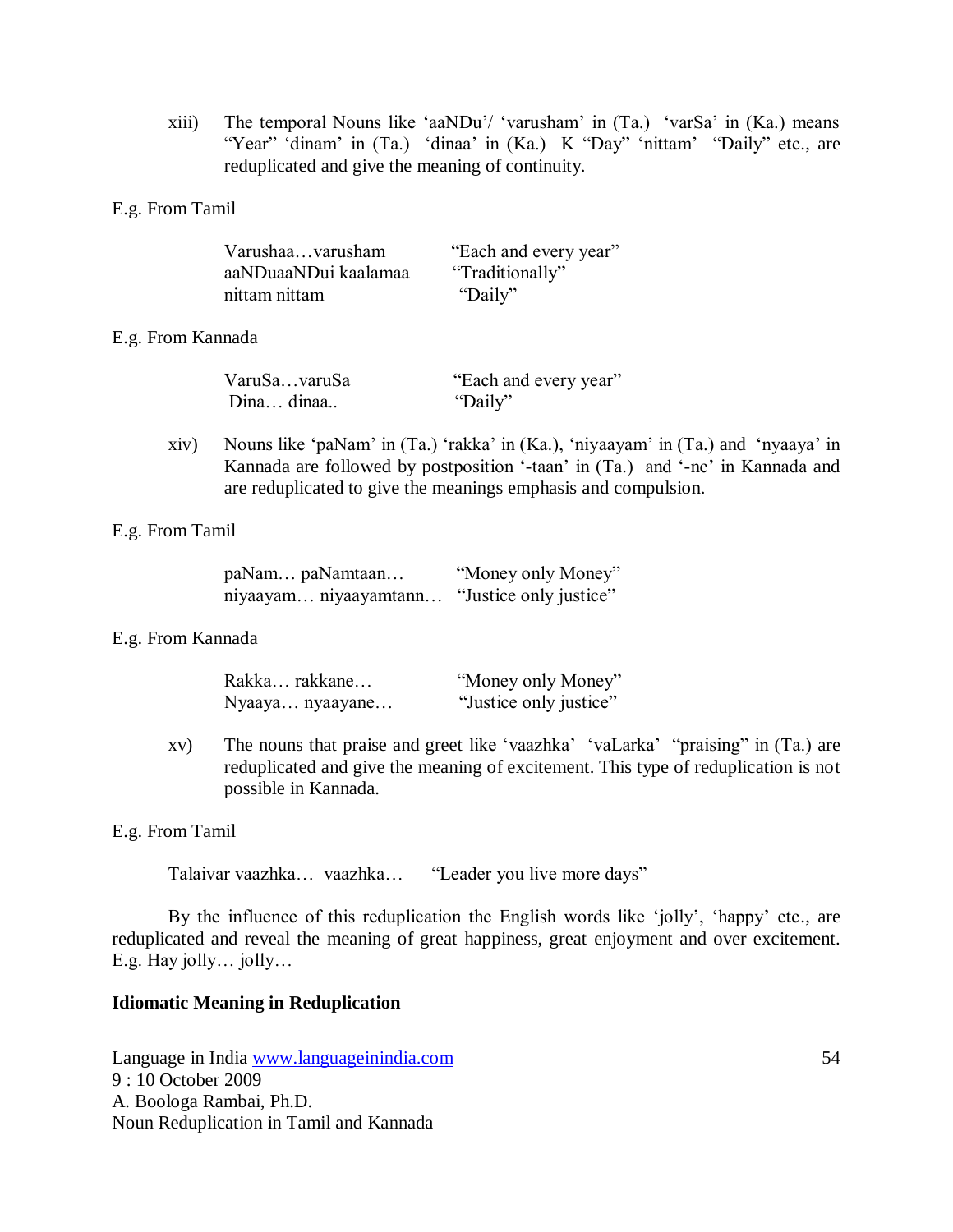The following nouns are reduplicated in the sentences and give some idiomatic meaning.

i) In Tamil the qualitative nouns like "paccai" "Green" reduplicated with the particles "-aaka" "To become" and give the idiomatic meaning. This is not possible in Kannada.

# E.g. From Tamil

Avan paccai paccaiyaakap peecinaan "He talked vulgarly."

ii) In Tamil the portative nouns (In Tamil it is called as cinaippeyar) like "kaadhu" "Ear", "kaN" "Eye" etc., are reduplicated and give the idiomatic meaning. This is not possible in Kannada.

# E.g. From Tamil

avaL tirumaNam kaadhum kaadhum vaittaaRpool naTantatu "Her marriage was happened very secretly."

avaL kuzhandaiyai kaNNukku kaNNaaka vaLarttaaL "She brought up the child very carefully."

iii) In Tamil the Inanimate Noun "vaazhai" "Banana"/ "plantain" combined with the particles "aTi" and "taan" are reduplicated and these give some idiomatic meaning. This type of construction is not possible in Kannada.

# E.g. From Tamil

Avan kuTumbam vaazhaiyaDi vaazhaiyaaka tazhaittatu "His family prosperous likes anything."

iv) In Tamil the mass noun "puyal" "Storm" and the non-human noun "ciTTu" "Sparrow" are reduplicated and give some idiomatic meaning. This is not possible in Kannada.

# E.g. From Tamil

Avan puyal puyalaakap puRappaTTaaL "She started like a storm."

avaL ciTTu ciTTaakap paRantaasL "She has done her work very fast, like a sparrow"

Language in India www.languageinindia.com 55 9 : 10 October 2009 A. Boologa Rambai, Ph.D. Noun Reduplication in Tamil and Kannada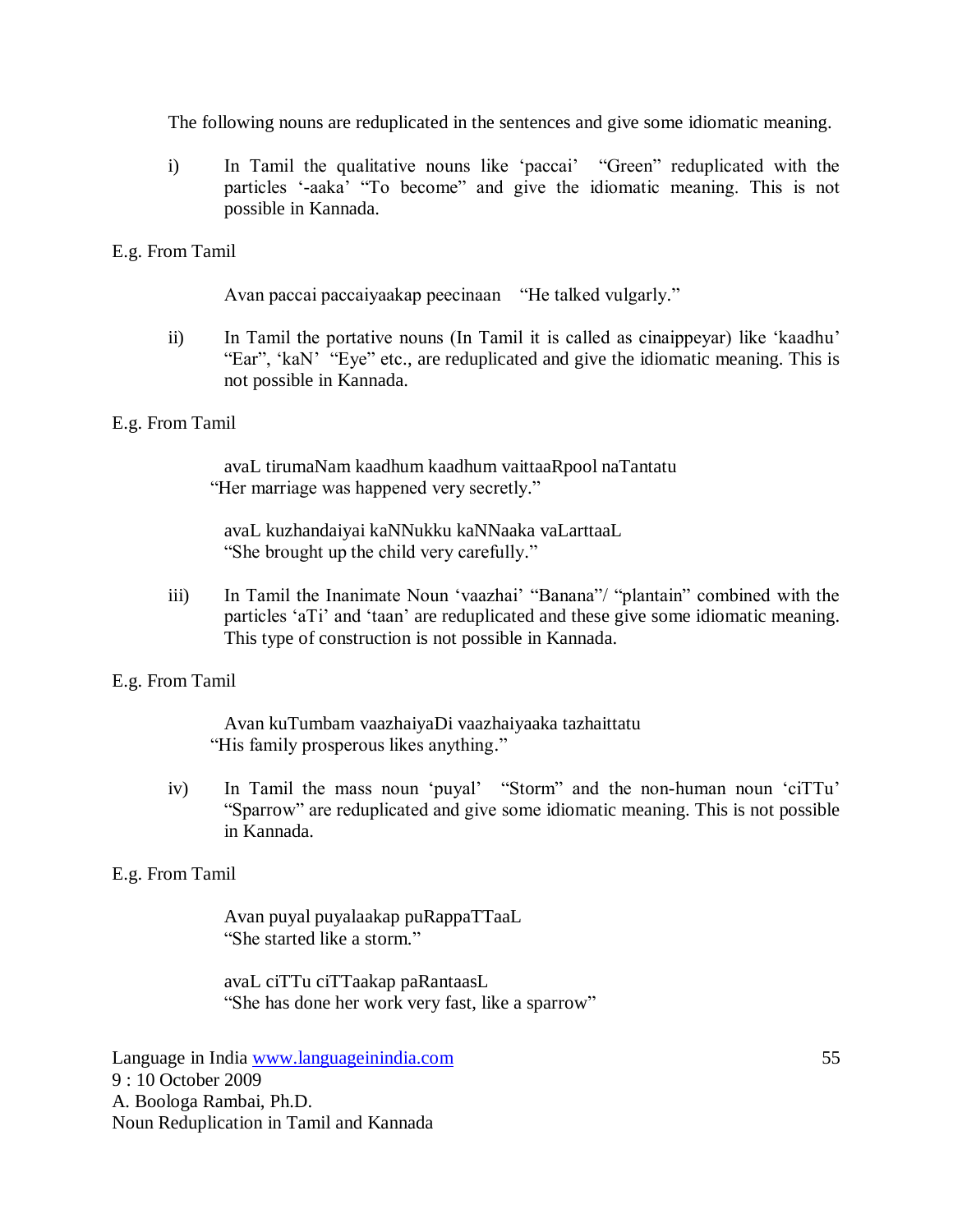- v) The Abstract Noun "alai" in (Ta.) "ale" in (Ka.) means "Wave" and is reduplicated to give some idiomatic meaning.
- E.g. From Tamil

Karunaanidhiyaip paarkka makkaL kuuTTaam alai alaiyaaka Vandadu. "To see Karunanidhi, the people came like waves."

# E.g. From Kannada

Ale aleyante bandaru "People came like waves."

vi) In Tami the Noun "kuuzh" "Semi-Liquid food" is reduplicated to express some idiomatic meaning. The same thing is expressed by "cuur" which means "piece" in Kannada to expresses some idiomatic meaning.

# E.g. From Tamil

Kuzhandai kaaril aTipaTTu kuuzh kuuzh aakiyadu

 "The child became like semi-liquid in the accident. (The condition of the body of the child was like semi-liquid food."

## E.g. From Kannada

Cuurc cuuraagi nooyitu "It became pieces."

vii) In Tamil, the Temporal Noun "vidiyal" "Dawn" is reduplicated to expresses the idiomatic meaning. This type of construction is not possible in Kannada.

## E.g. From Tamil

Avan vidiya vidiyak kaN muzhittup paTittaan "He woke-up the whole night and study"

viii) In Tamil the Material Noun "muttu" "Pearl" "maNi" "Bell" are in combination with the particle 'aaka' reduplicated and it indicates the idiomatic meaning. In Kannada "muddu" means "Fresh" is reduplicated and indicates the idiomatic meaning.

# E.g. From Tamil

## kaNNan muttu muttaakak kaNNiir vaDittaan

Language in India www.languageinindia.com 56 9 : 10 October 2009 A. Boologa Rambai, Ph.D. Noun Reduplication in Tamil and Kannada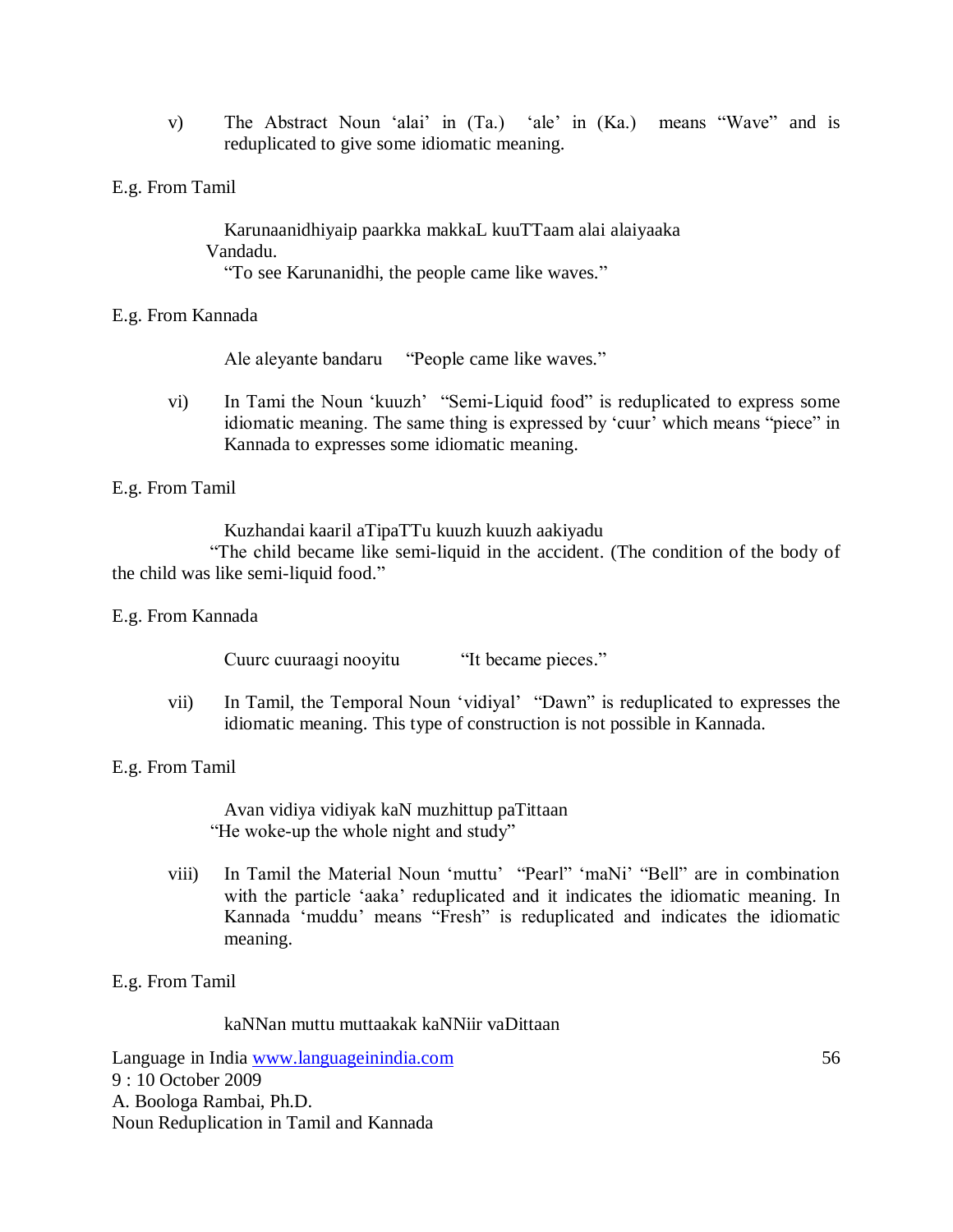"KaNNan weeps like anything" Kuzhandai maNi maNiyaakap peeciyatu "The Child is talking very clearly"

## E.g. From Kannada

Mogu muddu muddaagidee "Child is so cute"

ix) In Tamil the Noun 'aTukku' "Portion" is in combination with the particle 'aaka' reduplicated and it indicates the idiomatic meaning. In Kannada the noun "matte" means "again" is reduplicated and it indicates the idiomatic meaning.

## E.g. From Tamil

Avan aTukkaTukkaaka poy connaan "He tells lies continuously"

## E.g. From Kannada

Matte matteheNuu mattaLige janma kaTTaLu "Who has the birth of female child continuously"

x) In Tamil the Noun "maNi" means "bell" which in combination with the particle " aaka" is reduplicated and it indicates the idiomatic meaning. This type is not found in Kannada.

## E.g. From Tamil

Avan kuzhantai maNimaNiyaakap peeciyadu "His child speaks very clearly"

xi) The Interrogative Noun "enna" in (Ta.) "eenu" in (Ka.) means "What" is reduplicated and they convey the idiomatic meaning.

## E.g. From Tamil

Avan varuvataRkkuL ennaennavoomellaam naTantuviTtatu "Before his arrival so many things happened"

## E.g. From Kannada

Eeneena kelsa maaDide "What all works you did?"

Language in India www.languageinindia.com 57 9 : 10 October 2009 A. Boologa Rambai, Ph.D. Noun Reduplication in Tamil and Kannada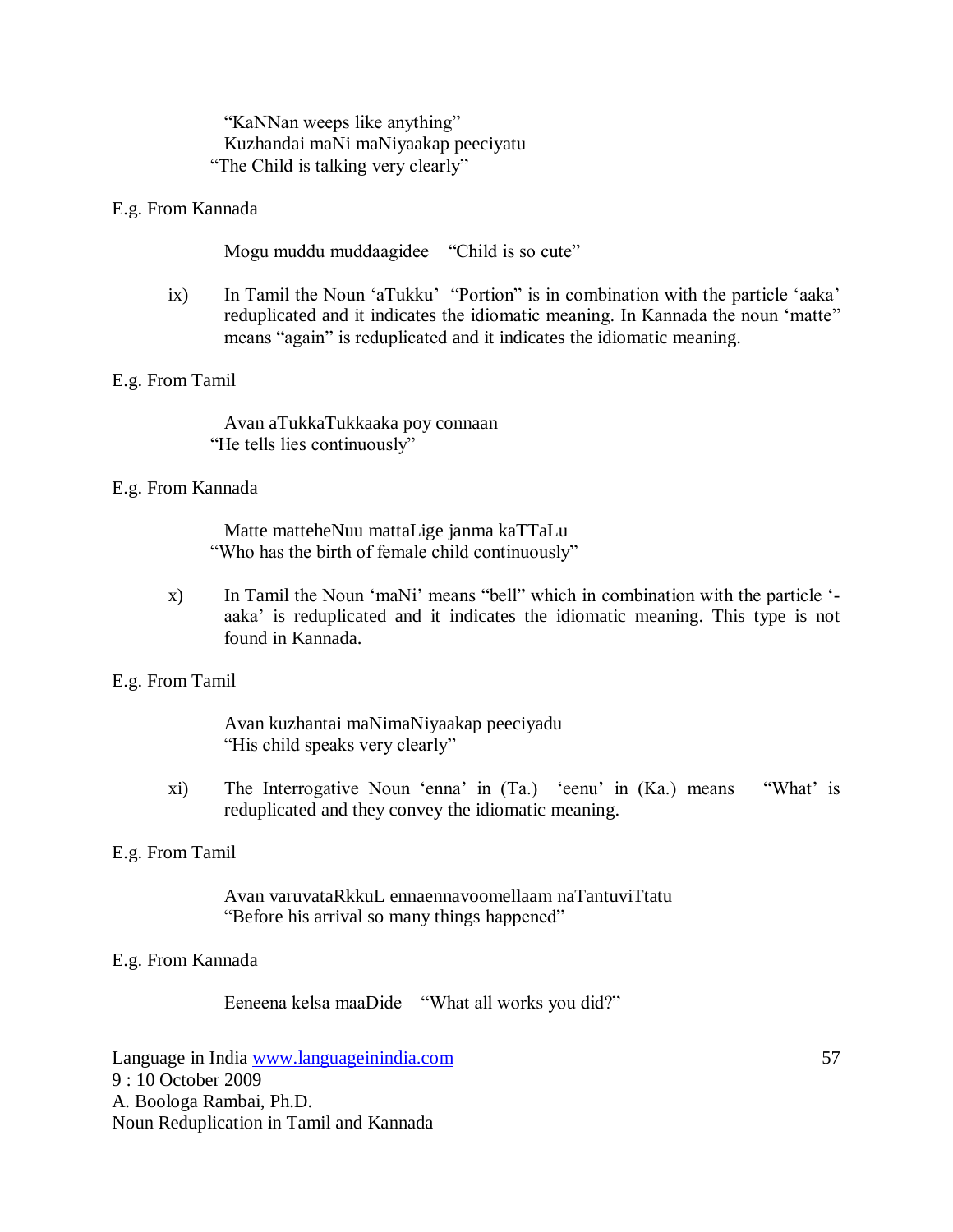xii) In Tamil the Natural Noun "malai" "Mountain" is reduplicated and it expresses the idiomatic meaning. This type is not found in Kannada.

E.g. From Tamil

Avanukku selvam malaimalaiyaak kuvintatu "The wealth is coming like anything to him"

xiii) The Noun "vaazh" "Fame" is reduplicated and it indicates the idiomatic meaning. This type is not found in Kannada.

E.g. From Tamil

Vaazh vaazhinnnu kattaatee "Don"t shout like anything"

xiv) Both in Tamil and Kannada the noun "tuNDu" "piece" is reduplicated and it indicates the idiomatic meaning.

E.g. From Tamil

tuNDU tuNDaakiRuveen jaakiratai "Be careful I'll spoil your life"

E.g. From Kannada

tuNDu tuNDaagi kattarisida "He cuts like anything"

# **III Adjectival Meaning**

The following nouns are reduplicated in the sentence and they give the adjectival meaning and function as an adjective.

i) In Tamil the portative nouns 'kulai'/ 'kottu'/ 'caram' / 'caTai' "Wreath of a flower" are reduplicated in a sentence in combination with the particle 'aaka' "To become" and indicate the adjectival meaning. In Kannada the noun 'hosa' means "Fresh" is reduplicated in the sentences in combination with the particle "-aagi" and indicates the adjectival meaning.

E.g. From Tamil

Language in India www.languageinindia.com 58 9 : 10 October 2009 A. Boologa Rambai, Ph.D. Noun Reduplication in Tamil and Kannada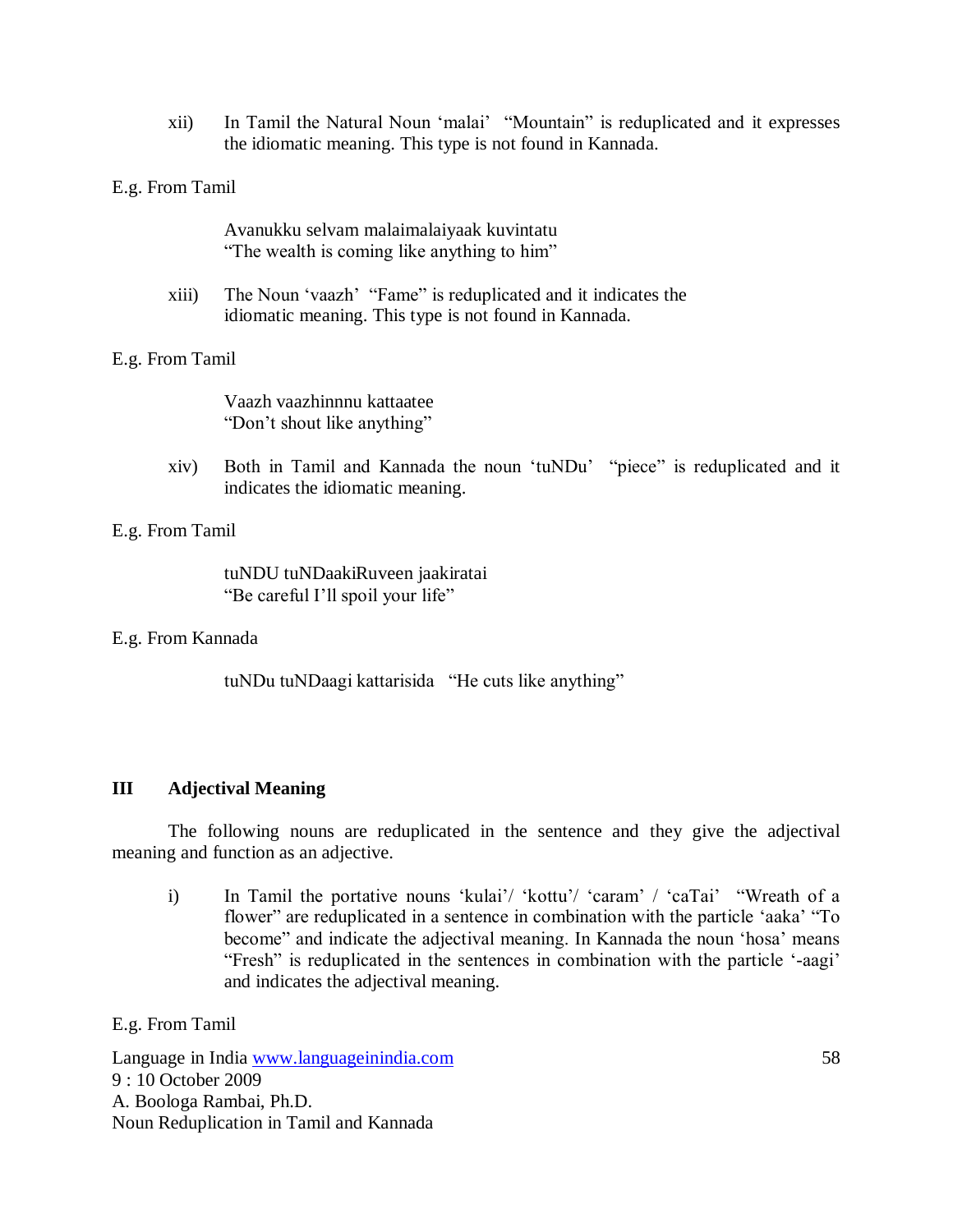Kulaikulaiyaakap puutta senkaandal puu "The red species of Malabar lily blooms as bunches" Avan tooTTattil muntiri kottu kottaakak kaayttiruntau "In his garden the graphs are in bunches"

## E.g. From Kannada

Hosa hosadaagi ivee "They are very fresh"

ii) In Tamil the Measurement Noun "paTi" "Measurement" is in combination with the particle "aaka" is reduplicated and indicates the adjectival meaning. In Kannada the Numerical Noun "ondu" which means "One" is reduplicated and indicates the adjectival meaning.

## E.g. From Tamil

Avan vaazhkkaiyil paTippaTiyaaka munneRinaan "He gradually develops in his life"

## E.g. From Kannada

Ondondaagi daTioda "He closed one by one"

iii) The Demonstrative Noun "vidham" in (Ta.) "vidha" in kannada means "Kind" is in combination with the particle "aaka" in (Ta.) "-aagi" in (Ka.) repeatedly coming and giving the adjectival meaning.

## E.g. From Tamil

Avanukku ovvaru paTattileeyum vidhavidhamaana keeracter "In each and every film his role is a different one"

#### E.g. From Kannada

Vidha vidhaagiruvudu "In each and every film his role is a different one"

iv) The Neuter Noun "kuTTi" in (Ta.) "saNNa" in Kannada means "Small" and "kuDam" in Tamil "koDa" in Kannada means "Small pot" are reduplicated and indicat the adjectival meaning. In the above two the nouns "kuDam" occurs with the particle "-aaka" in the sentence.

Language in India www.languageinindia.com 59 9 : 10 October 2009 A. Boologa Rambai, Ph.D. Noun Reduplication in Tamil and Kannada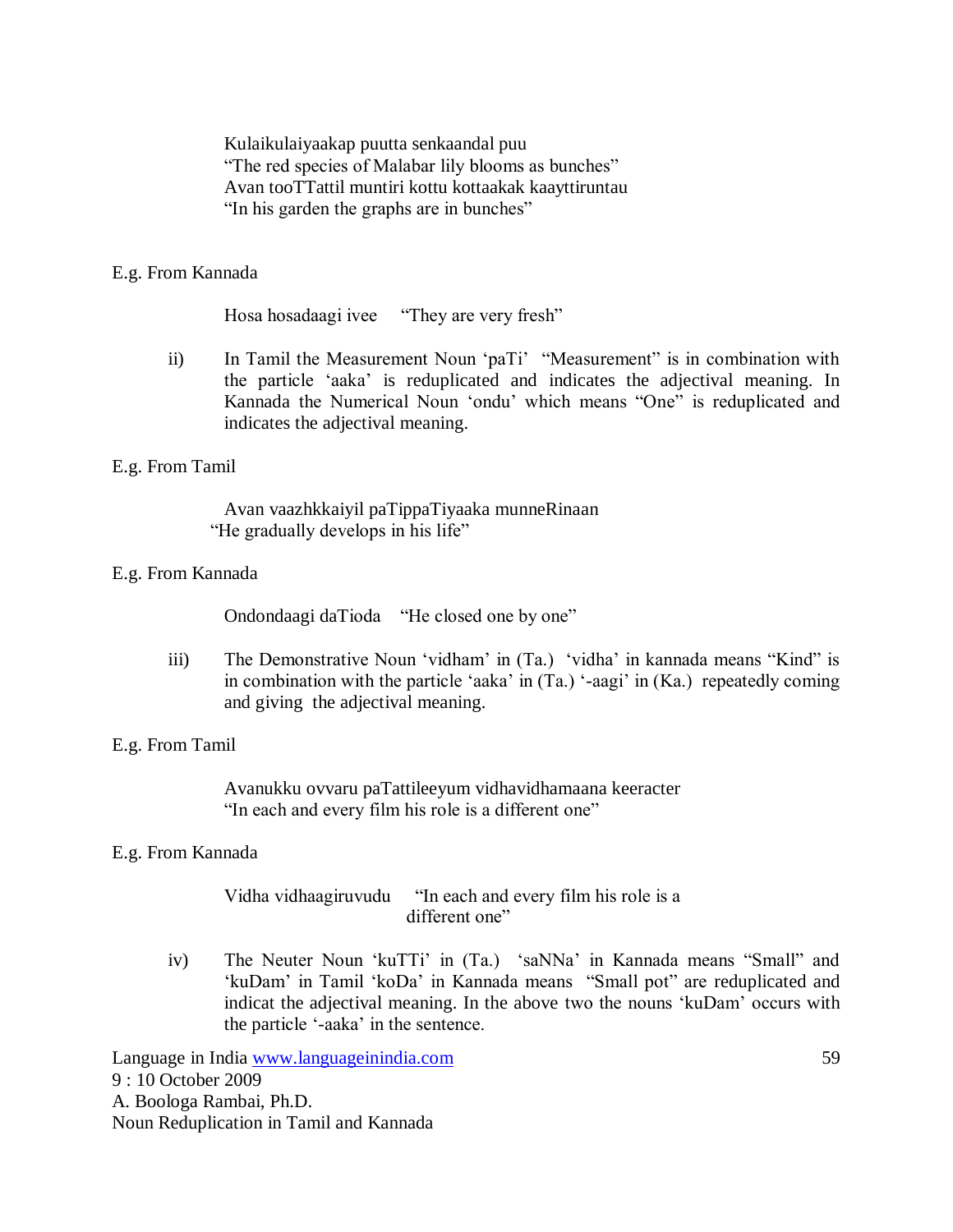## E.g. From Tamil

Avaiyellam kuTTikkuTTi kataikaL "Those are very small stories" kaDavulukku kuDamkuDamaakat taNNiir uuRRinaarkaL "People are pouring pots of water to God"

## E.g. From Kannada

| saNNa saNNa kategaLu     | "Those are very small stories" |
|--------------------------|--------------------------------|
| koDa koDa niiru suridaru | "People pour pots of           |
|                          | water to God"                  |

v) The Noun "taarai" in (Ta.) "dhaare" in Kannada means "continuous." It is in combination with the particle "-aaka" in Tamil "-aagi" in (Ka.) and give the adjectival meaning.

## E.g. From Tamil

Avav kaNkaliruntu taarai taaraiyaakak kaNNir vantatu "He wept like anything"

#### E.g. From Kannada

Dhaare dhaareyaagi harigitu "He wept like anything"

vi) The Quality Noun "vaNNam" in (Ta.) "baNNa" in (Ka.) means "Color" is reduplicated and it indicates the adjectival meaning.

#### E.g. From Tamil

vaNNa vaNNak kanavukaL "Colorful dreams"

#### E.g. From Kannada

baNNa baNNavaagi kanasu gaadivee "Colourful dreams"

#### **IV Adverbial Meaning**

The following Nouns are reduplicated and they give the adverbial meaning

Language in India www.languageinindia.com 60 9 : 10 October 2009 A. Boologa Rambai, Ph.D. Noun Reduplication in Tamil and Kannada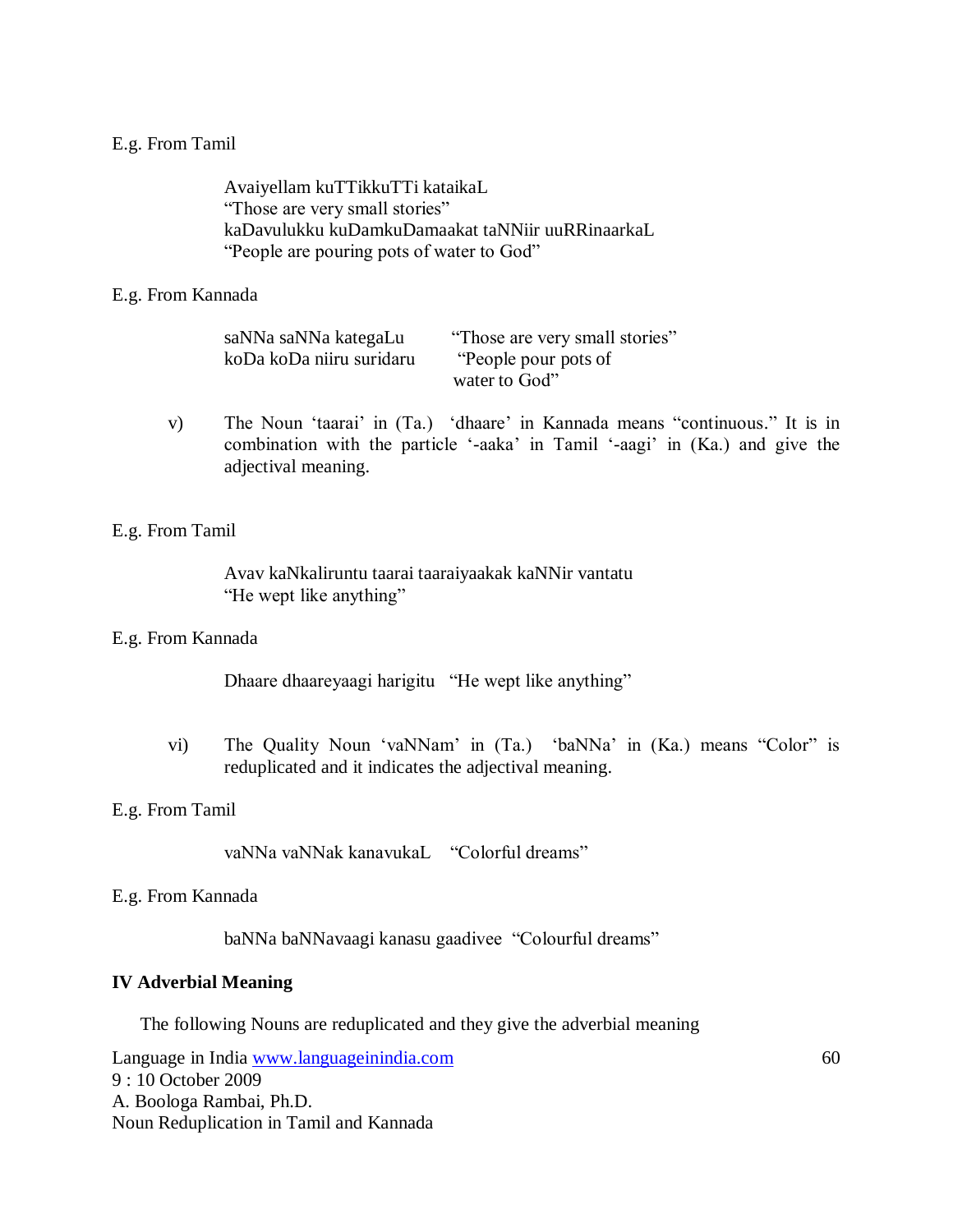and function as an adverb.

i) The Adverbial Noun 'veekam' in (Ta.) 'veega' in (Ka.) means "Speed" is in combination with the particle "-aaka" in (Ta.) "-aagi" in Kannada in the sentences are reduplicated and indicate the adverbial meaning.

# E.g. From Tamil

Avan veeka veekamaaka ooTinaan "He ran very speedily"

# E.g. From Kannada

Veega veegavaagi oDida "Ran very fast"

ii) In Tamil the Abstract Noun "aacai" "Desire", "koopam" "Anger", "azhukai" "Weeping" etc., are in combination with the particle "aaka" in the sentences and are reduplicated. They indicate the adverbial meaning. In Kannada the Abstract Noun "siTTu" means "anger." It is in combination with the particle "-aagi" in the sentences when reduplicated and they indicate the adverbial meaning.

# E.g. From Tamil

| Aacaiaacaiyaa irukku     | "It is too desirable"  |
|--------------------------|------------------------|
| Koopamkoopamaa varutu    | "I got too much angry" |
| Azhukaiazhukaiyaa varutu | "I felt too weepy"     |

# E.g. From Kannada

siTTu siTTaagi noda "He gave with anger"

iii) In Tamil the Temporal Noun 'talaimuRai' "Tradition" is in combination with the particle "aaka" in the sentences reduplicated and these express the adverbial meaning. It conveys the continuity of the action. Instead of this Kannada language speakers use "talemaarininda bandidee".

## E.g. From Tamil

talaimuRaitalaimuRaiyaakap pinpaRRapaTTu varukiRatu "It is followed by traditionally from generation to generation Continuously."

Language in India www.languageinindia.com 61 9 : 10 October 2009 A. Boologa Rambai, Ph.D. Noun Reduplication in Tamil and Kannada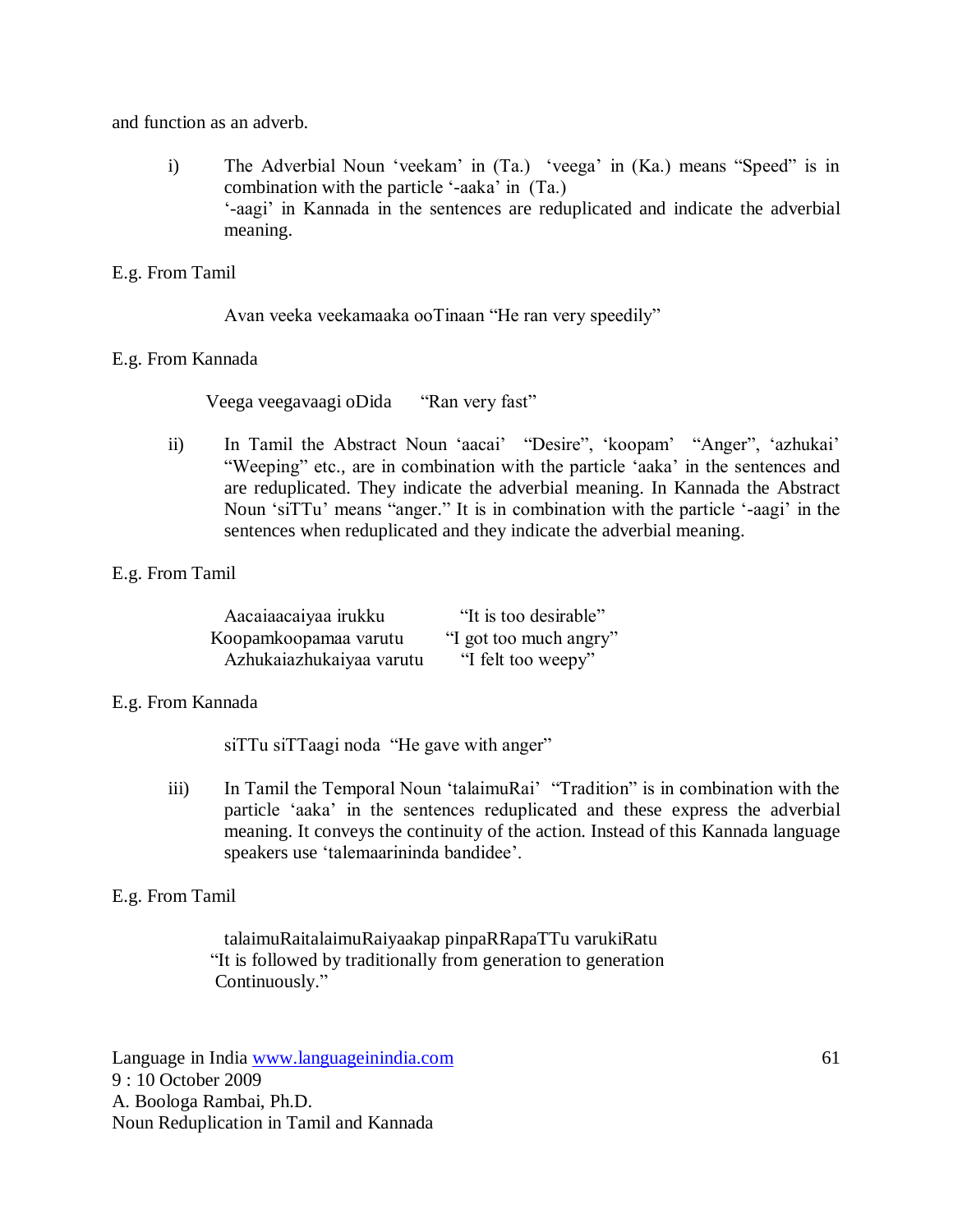iv) In Tamil the Noun "tuNDu" "Piece" is in combination with the particle "aaka" in sentences that are reduplicated and these indicate the adverbial meaning. Like this in Kannada the Noun "tuNDu" means "piece." It is in combination with the particle "-aagi" in sentences and gives the adverbial meaning.

# E.g. From Tamil

Avan pazhattai tuNDu tuNDaaka veTTinaan "He cuts the fruit in to pieces"

# E.g. From Kannada

tuNDu tuNDaagi kattarisida "He cuts into pieces"

v) Both in Tamil and Kannada the portative Noun "pakkam" in (Ta.) "pakka" in (Ka.) which means "Page" is in combination with the particle "aaka" in (Ta.). These are reduplicated in sentences and indicate the adverbial meaning.

## E.g. From Tamil

Avan pakkam pakkammaka ezhutittaLLinaan "He writes so many pages"

## E.g. From Kannada

Pakka pakkadalli bareda "He wrote so many pages"

IV) Regarding the Temporal Noun, when it reduplicates the meaning given by it is from the broad sense to the particular sense and the particular sense to the broad sense in Tamil. The Noun "kaalam" "Time"/ "Season" reduplicates and indicates the meaning of sense from the broad sense to the particular sense. But in Kannada the Temporal Noun "kaalam" which means "Time" reduplicates and gives the meaning continuous.

## E.g. From Tamil

Kaalaakaalattil tirumaNam naTakkanum "The marriage should taken place at a particular time"

## E.g. From Kannada

Kaala kaaladivda bandide "It has come from age"

Language in India www.languageinindia.com 62 9 : 10 October 2009 A. Boologa Rambai, Ph.D. Noun Reduplication in Tamil and Kannada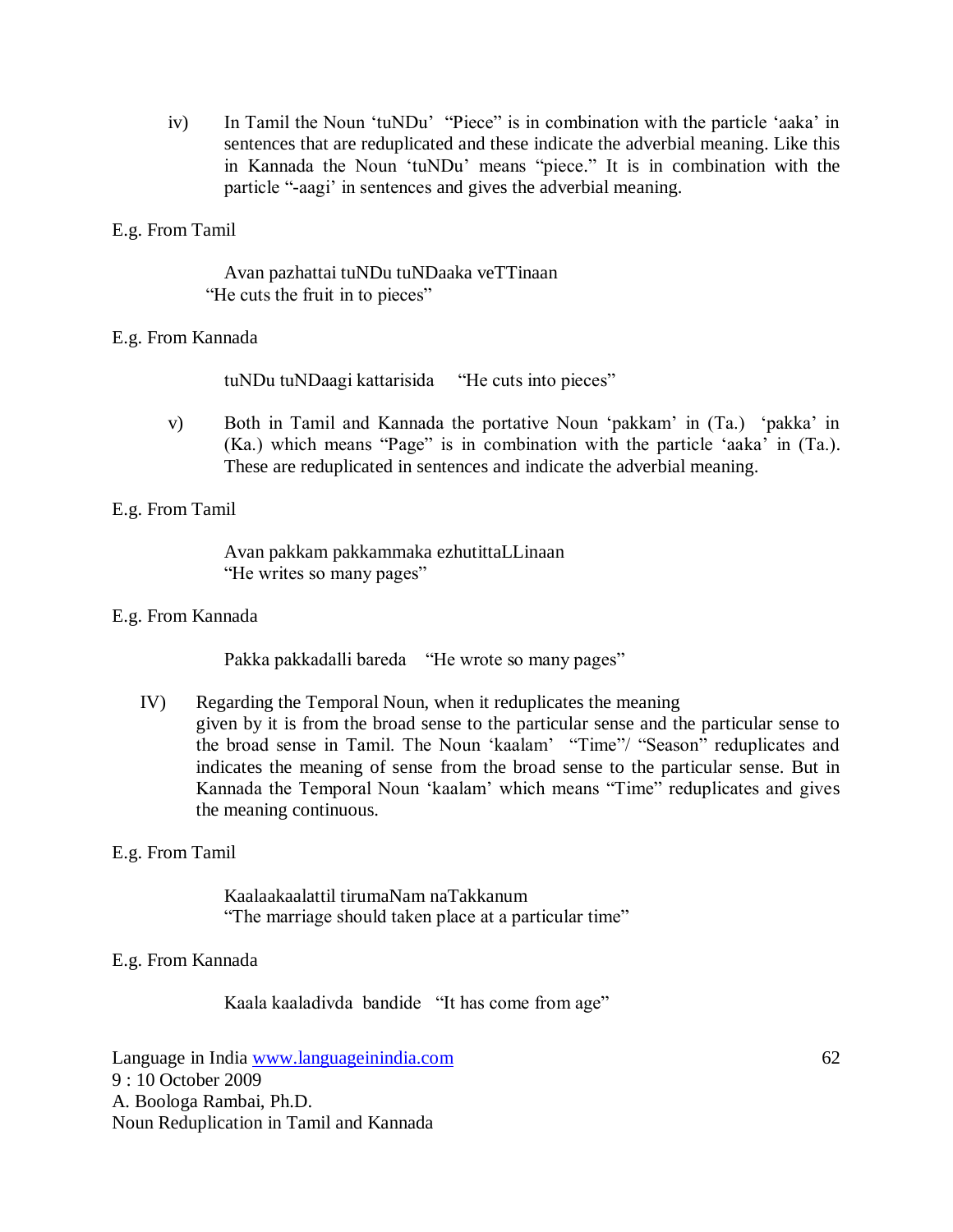In Tamil, the Noun "vidiyal" "Dawn" reduplicates and indicates the meaning from the particular sense to the broad sense. This type of construction is not found in Kannada.

## E.g. From Tamil

Vidiya vidiyak kalyaaNam "The marriage is taken place over the whole night"

V) Both in Tamil and Kannada, regarding the Numeral Noun, the Countable Noun 'kooDi' "Crore", 'laksham' "Lakh", 'kaTTu' "Bundle" are reduplicated and give the uncountable meaning.

## E.g. From Tamil

| kooDikooDiyaap paNam  | "Crores of Money"  |
|-----------------------|--------------------|
| lakshalakshamaa paNam | "Lakhs of money"   |
| kaTTukkaTTaap paNam   | "Bundles of money" |

## E.g. From Kannada

| kooTi kooTi janariddaru   | "Crores of People are there" |
|---------------------------|------------------------------|
| laksha laksha janariddaru | "lakhs of people are there"  |

The Cardinal Numerical Noun "oNNu" in (Ta.) "ondu" in (Ka.) which means "One" is reduplicated and indicate the emphatic meaning.

#### E.g. From Tamil

oNNu oNNuaak koTu "Give one by one"

#### E.g. From Kannada

Ondondagi koDi "Give one by one"

The ordinal Numerical Noun "oru" in (Ta.) "obbu" in (Ka.) means "one" is reduplicated and indicates the meaning of wholeness.

#### E. g, From Tamil

Ovvaru maadamum "Each and every month"

Language in India www.languageinindia.com 63 9 : 10 October 2009 A. Boologa Rambai, Ph.D. Noun Reduplication in Tamil and Kannada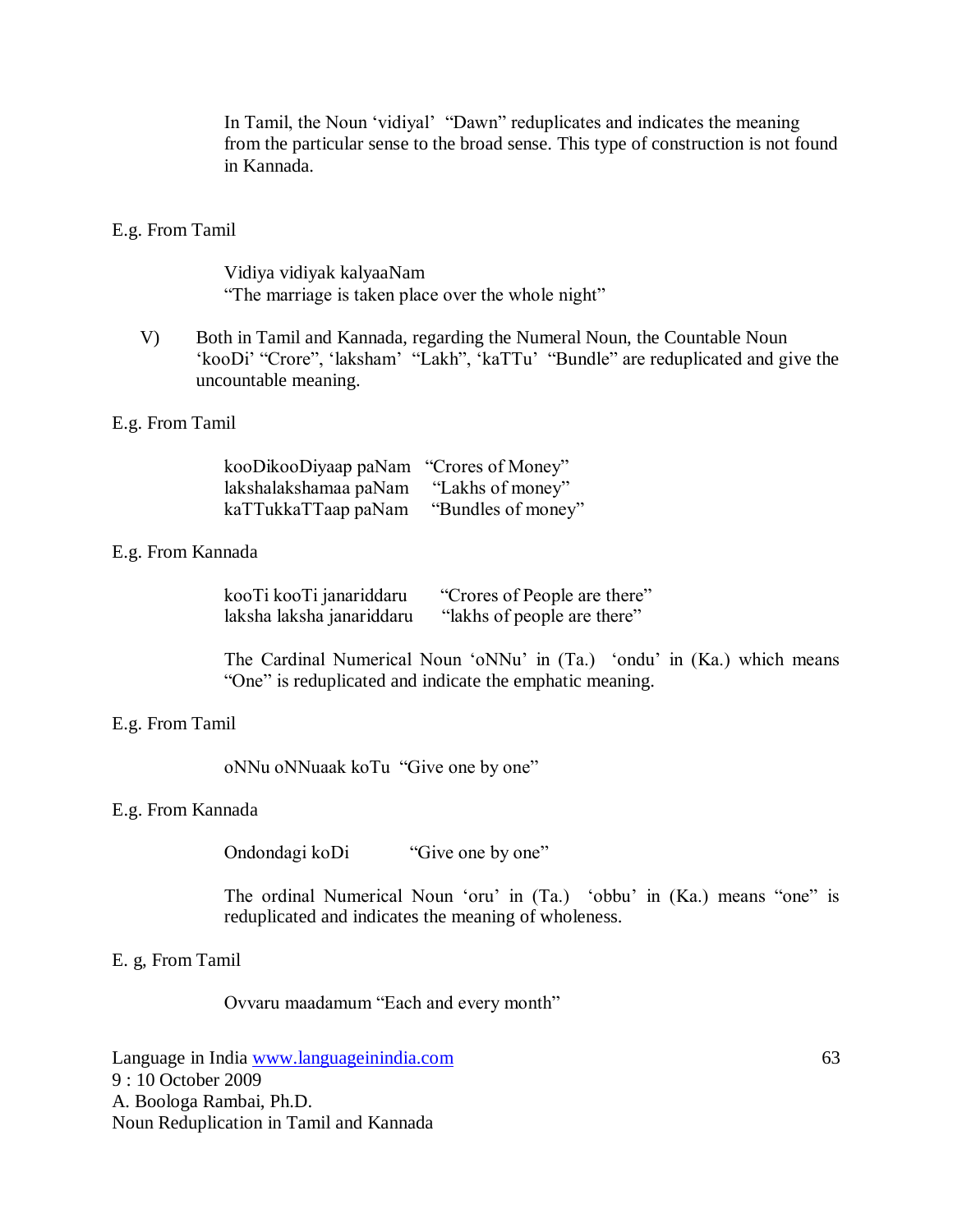## E.g. From Kannada

Obbobbaru "Each and every person"

The Noun "mudhal" "First" is reduplicated and expresses the earlier/first occurrence meaning.

#### E.g. From Tamil

Mudhanmudhalil idu toTankiyatu japaanil "At first it was started in Japan"

## E.g. From Kannada

moTTa modalaaki idu piraaramba koTTidu jappaanalli "At first it was started in Japan"

Like the Ordinal Numerals the Personal Pronouns like 'avan' "He", 'avaL' "She" etc., are reduplicated and give the single to whole meaning and the vice versa in Tamil. This type of construction is not reduplicated in "avan" and 'avaL'in Kannada but it is possible with the honorific and the Plural Noun 'avar' "He".

#### E.g. From Tamil

Avan avanaa ceyvaan "Each and every one will do it"

## E.g. From Kannada

Avaravaraagi maaDu ballaru "Each and every one will do this"

VII) In Tamil, regarding the Demonstrative noun "anta" "That", "inta" "This" are reduplicated and give the specific meaning. In Kannada the Demonstrative Noun 'yaavu' means "What" is reduplicated and indicates the meaning of specific.

## E.g. From Tamil

Entaenta veelaiyai eppaappa ceyyanumoo anta anta veelaiyai appaappa ceyanum "At what time what work is going to be done, that time that work will be done in that particular time"

#### E.g. From Kannada

Language in India www.languageinindia.com 64 9 : 10 October 2009 A. Boologa Rambai, Ph.D. Noun Reduplication in Tamil and Kannada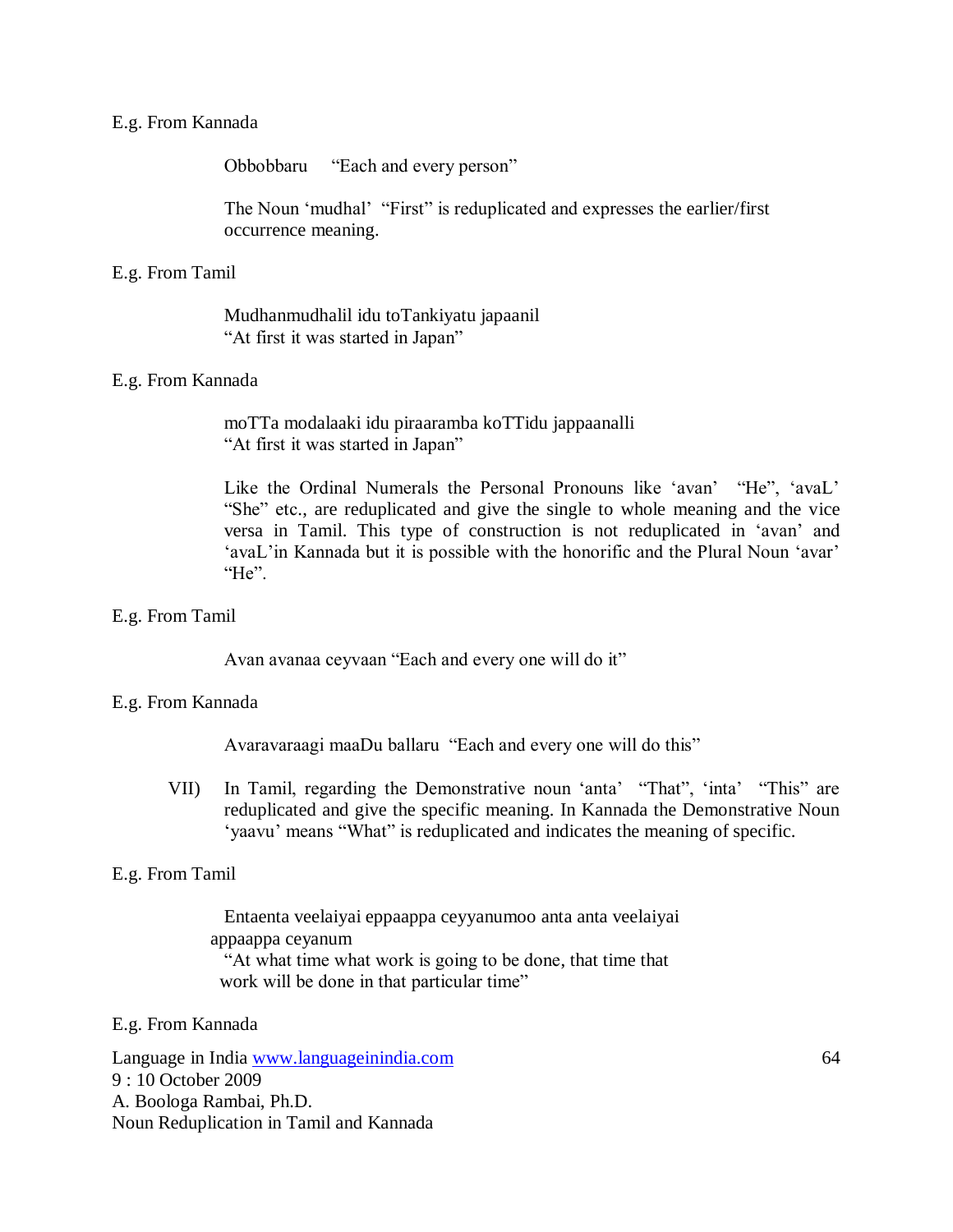Yaavu yaavu samayadalli "At what time"

VIII) In Tamil, the interrogative nouns are reduplicated and give the plural meaning for the singular one and vice versa. The nouns 'yaar' "Who", 'eppaDi' "How", and 'enna' "What" are reduplicated and indicate the plural meaning. The same thing happens in Kannada also. The Interrogative Noun 'yaar' means "Who", is reduplicated and it gives the meaning of plurality.

# E.g. From Tamil

Yaar yaaroo vantaanga "So many persons were come here"

# E.g. From Kannada

Yaar yaar bandiddaaree "So many persons were come here"

- IX) The Abstract Noun and the Quality Nouns like "veyiloo veyil" "So hot" 'tangamoo tangam' "So much gold" 'paccaiyoo paccai' "Greenish" etc are reduplicated and give the excessive meaning in Tamil. Like this in Kannada the Abstract Nouns like "hasi" which means "wet" "kempu" which means "reddish" 'bangaravee bangara' which means "Good Gold" 'aloode aloodu' "Too much cry" etc., are reduplicated and indicate the excessive meaning.
- X) The Nouns which are used for pointing out the colors reduplicated and indicated the emphatic meaning in Tamil and Kannada.

# E.g. From Tamil

Paccaipaceel enRa tooTTam "Greenish Garden"

# E.g. From Kannada

Kempu kempaagidee "It is reddish"

## **Conclusion**

i) Both in Tamil and Kannada Nouns are reduplicated and the process indicates the following meanings: addressive, caution, draws the attention of the people, meanings of irritation, emphasis, unbearable, emotional, hatefulness, and idiomatic adjectival and adverbial.

Language in India www.languageinindia.com 65 9 : 10 October 2009 A. Boologa Rambai, Ph.D. Noun Reduplication in Tamil and Kannada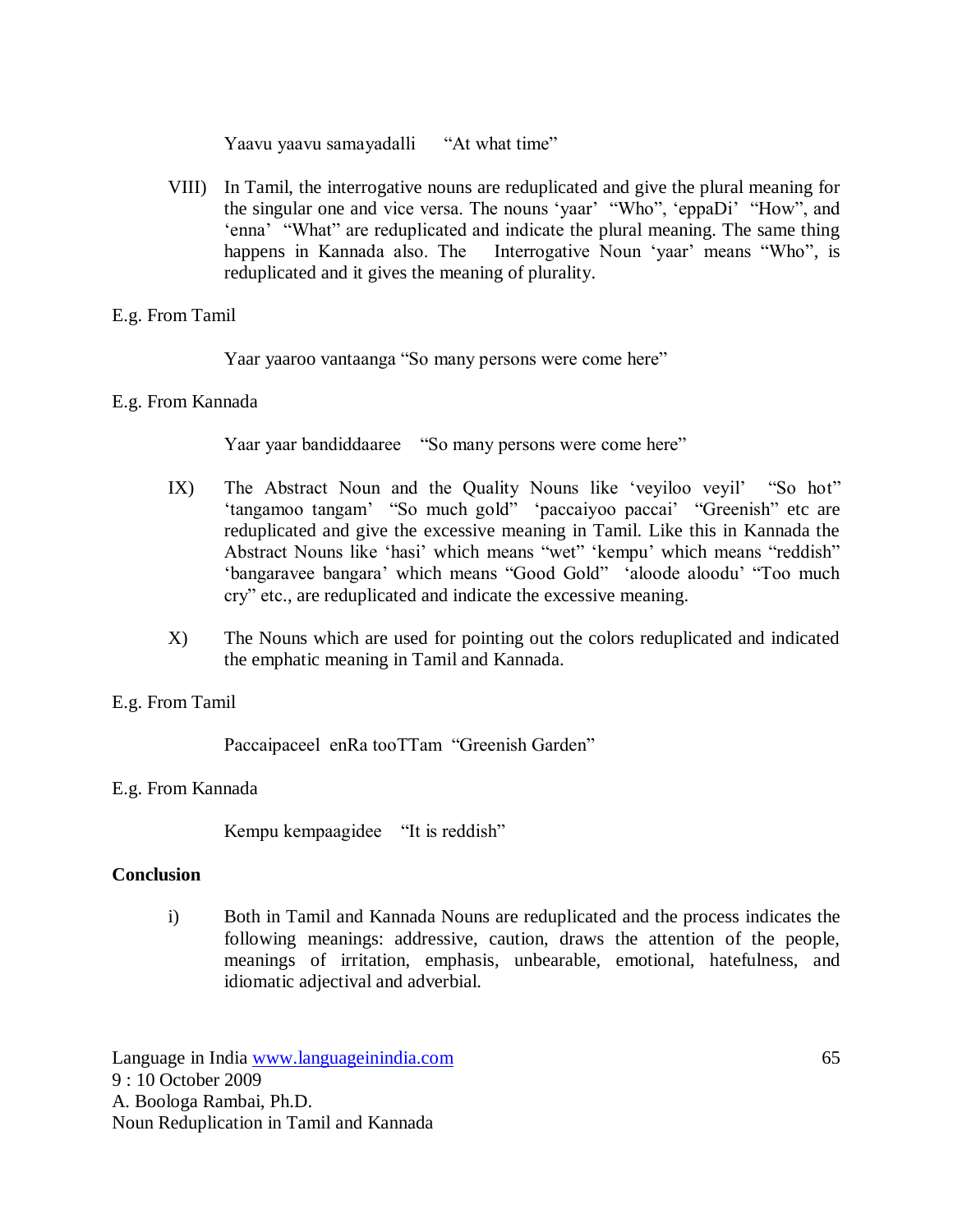- ii) Some Nouns are reduplicated in Tamil which indicate idiomatic meanings, which is not possible in Kannada. In several cases, this holds true not only for the idiomatic meanings but also for some other types of meanings.
- iii) Some Nouns are reduplicated both in Tamil and Kannada but the constructions of these may be different.
- iv) Eventhough both the languages are belong to the same language group within the same family, they maintaining different structures in reduplication in several contexts.

## **References**

| 1. Abbi, A.         | 1992 | "Reduplication in South Asian Languages"<br>An Areal, Typological and Historical<br>Study, New Delhi, Allied publishers.                                                                                                      |
|---------------------|------|-------------------------------------------------------------------------------------------------------------------------------------------------------------------------------------------------------------------------------|
| 2. Annamalai, E.    | 1980 | "Structure Harmony and Its<br>Diachronic Differentiation". In<br>Subramaniyam, S.V.Irulappan,<br>K.M. (eds.) Heritage of the Tamil<br>Language and Grammar. International<br>Institute of Tamil Studies (I.I.T.S).<br>Madras. |
| 3. Kiyumi, Selsuko  | 1995 | "A New Approach of Reduplication: A<br>Semantic Study of Noun and Verb<br>Reduplication in Malaya - Polynesian<br>Languages" pp. $1145 - 1167$ ,<br>Linguistics, vol. No.33.                                                  |
| 4. Lawral J. Britan | 1991 | "Structure of English-An Introduction"                                                                                                                                                                                        |
| 5. Manjudar, S.D.   | 2001 | "Verb Reduplication in Asamiya" IJDL,<br>DLA. Vol.30 No.2 June pp. 217-225.                                                                                                                                                   |
| 6. Paramasivam, K.  | 1982 | "Ikkaalat tamil marapu", Annam, Sivagangai                                                                                                                                                                                    |
| 7. Thomas Lehmann   | 1989 | "A Grammar of Modern Tamil", PILC,<br>Pondicheery.                                                                                                                                                                            |

Language in India www.languageinindia.com 66 9 : 10 October 2009 A. Boologa Rambai, Ph.D. Noun Reduplication in Tamil and Kannada